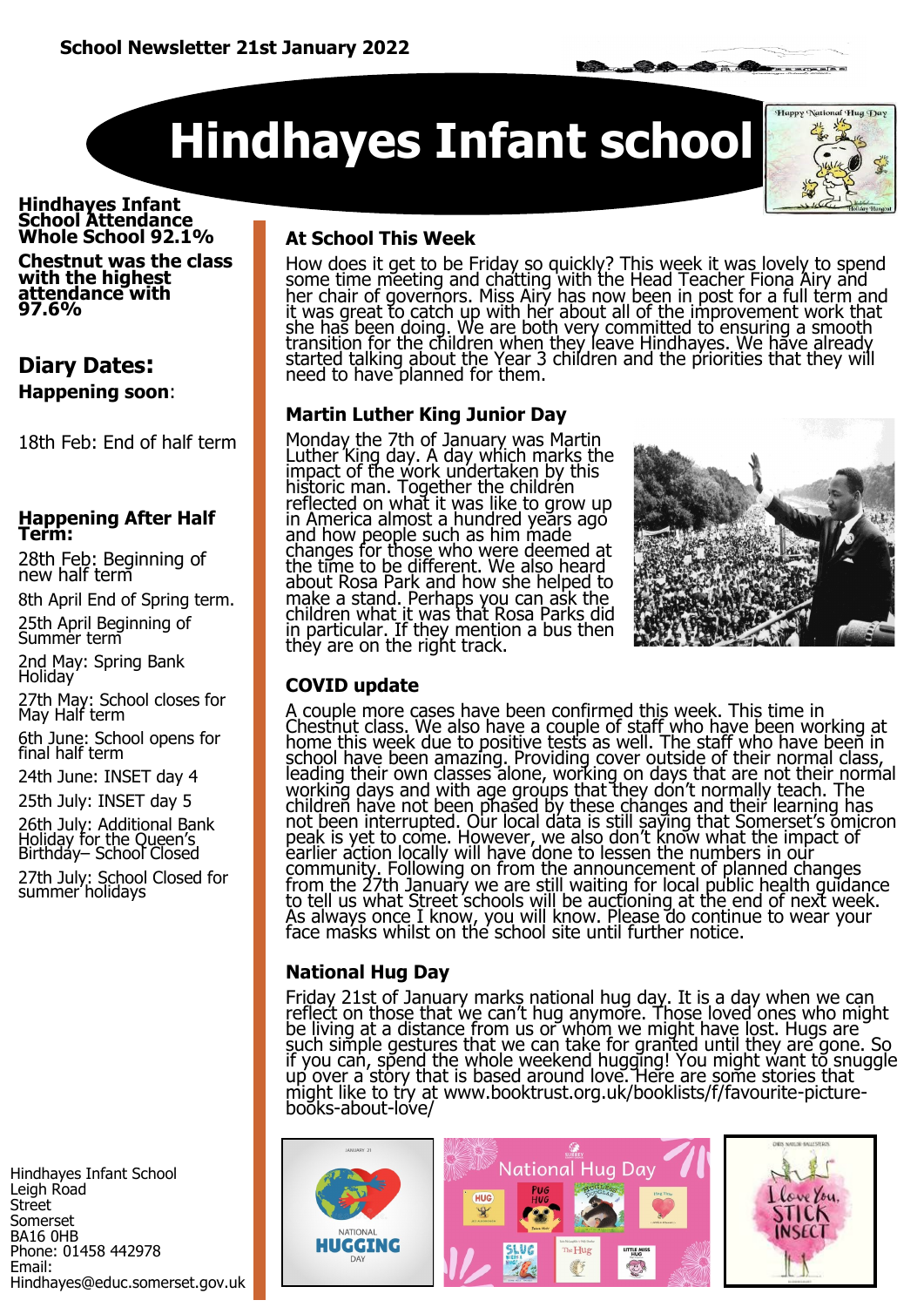

### **Lets Celebrate**

We are delighted that we will be able to begin celebrating the learning that the children have been completing in the classroom once again. Congratulations to all those pupils who have achieved so well in their learning this week and have been chosen to receive certificates.



**Work of the week**: Pollyanna Nicholls, Eloise Priddle, Hendrik Arnold, Darcy Goodland, Leo Blackman, Darcy Milum-Shaw, Zak Forscutt, Lilly Buxton, Finley Coggan, Harper McDonald, Teddy Callow, Izzi Birkett, Arthur Palmer, Mabel Hooker

**Better Learning Powers:** Leighton Lovelace, Xander Callow, Ivy Martin, Mason Tully, Daisy Birch, Arianna Hussain, Alfie Lenton, Olivia Hart, Thomas Herbert, Elsie Owen, Lottie Downton, Lois Da Silva Ferreira, Devis Benghea, Oscar Morrison

## **Messages from the Hindhayes Staff**

### **ParentMail Absence Reporting**

We would like to thank those parents who continue to report their child's absences. Please remember that you are now able to do this via ParentMail.

### **Christmas Performance DVD**

Please remember that you are able to purchase a DVD of the Christmas Performance on ParentMail for £1 each. Please order promptly as they will only be available to order until Monday 24th at 12pm.

### **Governor Vacancy**

Dear Parents and Carers. We have a vacancy for a Governor on our Board at Hindhayes Infant School. If you are or know of anyone who may be interested in this important role and they want to know more, we can send a letter with further information and a Nomination Form. Being a school Governor is extremely rewarding and benefits the school and its community. The closing date to receive nominations is Thursday 3rd February 2022. There is also further information on the school's Facebook page, Parent Mail as well as our website. Alternatively, please feel free to contact Mike Sales in the school office via email on [MSales@Educ.Somerset.Gov.uk](mailto:MSales@Educ.Somerset.Gov.uk) or call (01458) 444931 for an informal discussion. Thank you

### **Medicine, Plaster and EPI pen permission slip**

Please remember to complete your child's permission slip on ParentMail as soon as possible. This will enable the school to provide your child with Calpol and administer plasters as and when required.